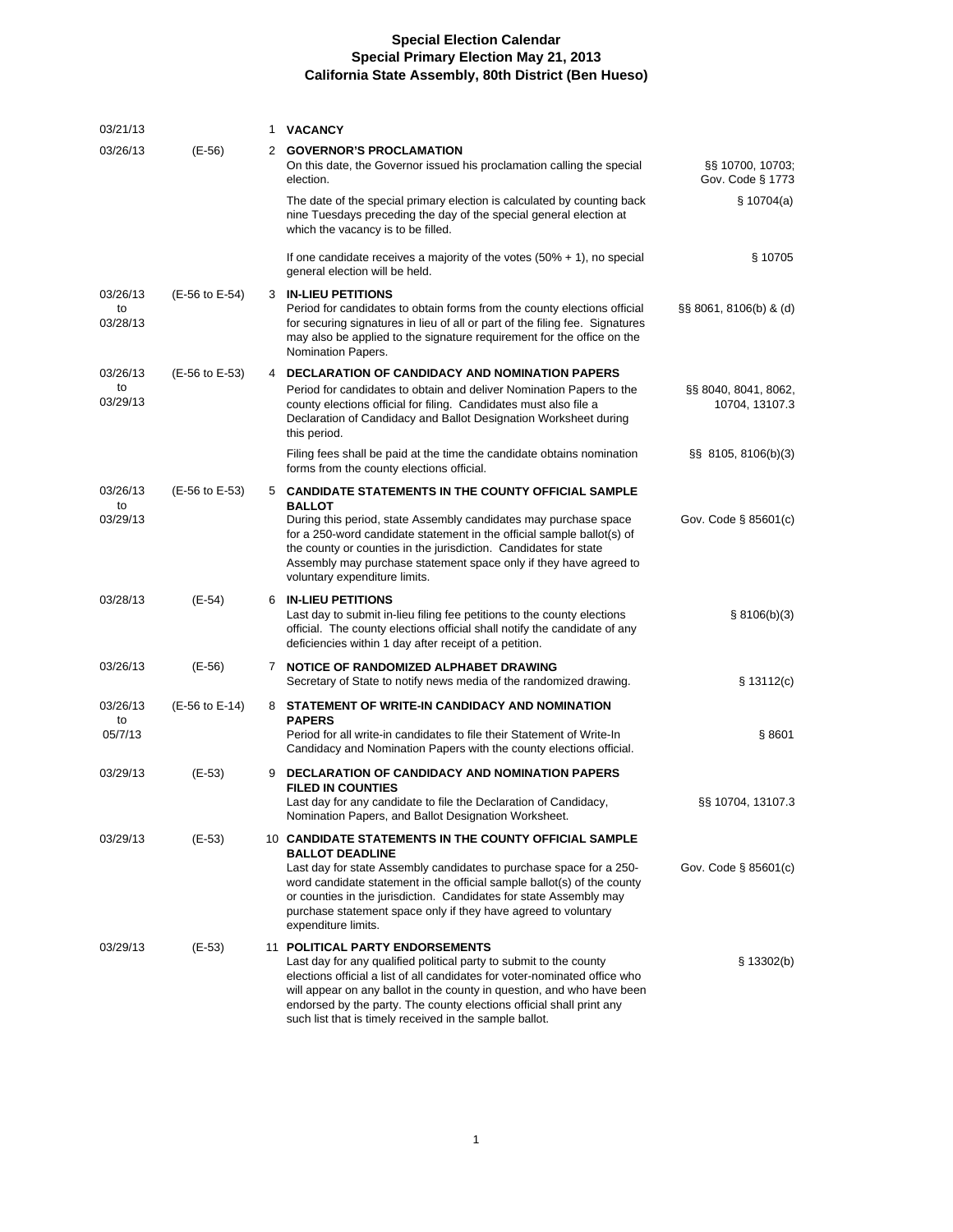| 03/29/13                                  | (E-53)<br>[5:00 p.m.] | 12 DECLARATION OF CANDIDACY AND NOMINATION PAPERS<br><b>FILED WITH SECRETARY OF STATE</b><br>Last day for the county elections official to certify and file the<br>Declaration of Candidacy, Nomination Papers, and Ballot Designation<br>Worksheet with the Secretary of State.                                                    | §§ 10704, 13107.3                        |
|-------------------------------------------|-----------------------|-------------------------------------------------------------------------------------------------------------------------------------------------------------------------------------------------------------------------------------------------------------------------------------------------------------------------------------|------------------------------------------|
| 03/30/13*<br>(Saturday)                   | (E-52)                | <b>13 NOTICE TO EACH CANDIDATE</b><br>Secretary of State to notify each candidate for voter-nominated office<br>of the names, addresses, offices, occupations, and party preferences<br>of all other persons who have filed for the same office.                                                                                    | § 8121                                   |
| 03/30/13*<br>(Saturday)                   | (E-52)                | 14 PARTY PREFERENCE HISTORY POSTING ON WEBSITE<br>Secretary of State to post on its website the party preference history of<br>each candidate for the preceding 10 years.                                                                                                                                                           | § 8121                                   |
| 04/02/13***                               | (E-49)                | 15 RANDOMIZED ALPHABET DRAWING<br>On this date, the Secretary of State draws the randomized alphabet to<br>determine the order for placing candidates' names on the ballots. This<br>drawing will be used for the special primary election and special<br>general election if such run-off is necessary.                            | \$13112(d)                               |
| 04/02/13                                  | $(E-49)$              | 16 CERTIFIED LIST OF CANDIDATES<br>Last day for the Secretary of State to send the Certified List of<br>Candidates to the county elections official.                                                                                                                                                                                | §8120                                    |
| 04/05/13**                                | $(E-46)$              | 17 MILITARY AND OVERSEAS VOTERS<br>Last day for the county elections officials to mail ballots to military and<br>overseas voters.                                                                                                                                                                                                  | § 3114                                   |
| 04/11/13<br>to<br>05/11/13*<br>(Saturday) | (E-40 to E-10)        | <b>18 COUNTIES MAIL SAMPLE BALLOTS</b><br>Period in which the county elections official shall mail a polling place<br>notice and sample ballot to each registered voter. The polling place<br>notice may state whether the polling place is accessible to the<br>physically handicapped.                                            | §§ 13300, 13304                          |
| 04/22/13                                  | (E-29)                | 19 PRECINCT BOARD MEMBERS AND POLLING PLACES<br>Last day for the county elections official to appoint the members of the<br>precinct boards and designate the polling places.                                                                                                                                                       | § 12286                                  |
| 04/22/13                                  | (E-29 to E-7)         | 20 VOTE-BY-MAIL VOTERS                                                                                                                                                                                                                                                                                                              |                                          |
| to<br>05/14/13                            |                       | Period in which the county elections official is to process applications $\S$ § 3001, 3102(e), 10704(c))<br>for vote-by-mail ballots for the special primary election.                                                                                                                                                              |                                          |
| 05/06/13                                  | $(E-15)$              | 21 VOTER REGISTRATION<br>Last day to register to vote in the special primary election.                                                                                                                                                                                                                                              | §§ 2102, 2107                            |
| 05/07/13<br>to<br>05/21/13                | $(E-14$ to E)         | 22 NEW CITIZEN REGISTRATION PERIOD<br>Period in which new citizens may register to vote. A new citizen<br>registering to vote after the close of registration shall provide the<br>county elections official with proof of citizenship prior to voting and<br>shall declare that he or she has established residency in California. | §§ 331, 3500, 3501                       |
| 05/07/13                                  | $(E-14)$              | 23 WRITE-IN CANDIDACY<br>Last day to file as a write-in candidate.                                                                                                                                                                                                                                                                  | §8601                                    |
| 05/07/13                                  | $(E-14)$              | 24 CERTIFIED LIST OF WRITE-IN CANDIDATES<br>Secretary of State will prepare and send the Certified List of Write-In<br>Candidates to the county elections official.                                                                                                                                                                 | Date designated by<br>Secretary of State |
| 05/07/13                                  | (E-14)                | 25 PARTY PREFERENCE HISTORY POSTING ON WEBSITE<br>Secretary of State to post on its website the party preference history of<br>each write-in candidate for the preceding 10 years.                                                                                                                                                  | § 8121                                   |
| 05/07/13                                  | (E-14)                | 26 BILINGUAL PRECINCT BOARD MEMBERS<br>Last day to prepare a list of precincts to which bilingual officers were<br>appointed. A copy of this list shall be made available to the public.                                                                                                                                            | \$12303(d)                               |

\*Deadline falls on Saturday; it does not move forward to the next business day.

\*\*Elections Code section 3114 requires that ballots and ballot materials be transmitted to each military and overseas voter on the 45th day before the election, unless the 45th day is a weekend or holiday, in which case the ballot and balloting materials must be transmitted not later than the business day preceding the 45th day.

\*\*\* Elections Code section 15.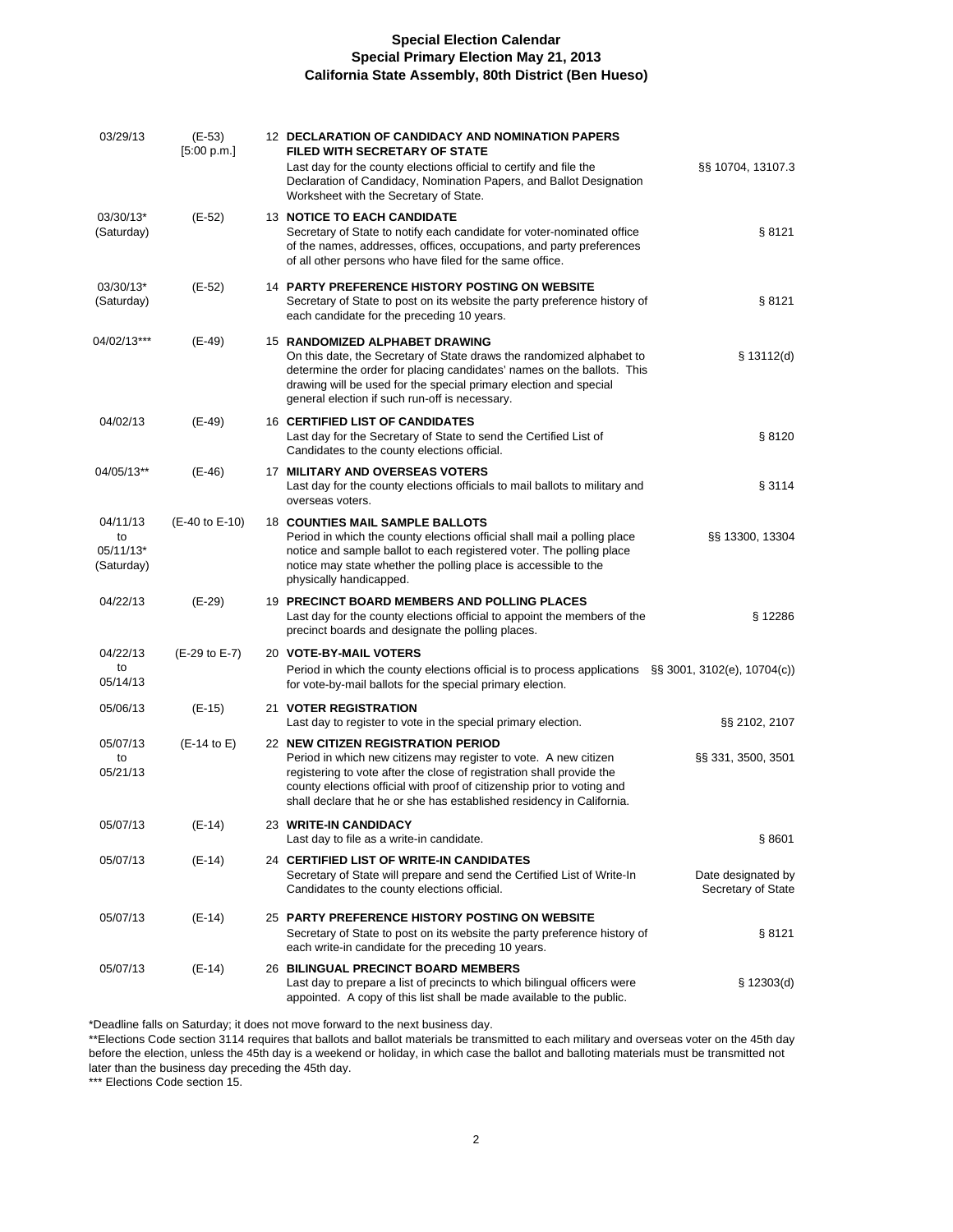| 05/11/13*<br>(Saturday)    | $(E-10)$               | 27 SAMPLE BALLOTS<br>Last day for the county elections official to mail the sample ballots to<br>voters for the special primary election.                                                                                                                                                                                                                                                                                                                                                                                                                                                                                                                                                                                              | § 13300                    |
|----------------------------|------------------------|----------------------------------------------------------------------------------------------------------------------------------------------------------------------------------------------------------------------------------------------------------------------------------------------------------------------------------------------------------------------------------------------------------------------------------------------------------------------------------------------------------------------------------------------------------------------------------------------------------------------------------------------------------------------------------------------------------------------------------------|----------------------------|
| 05/11/13*<br>(Saturday)    | $(E-10)$               | 28 PUBLICATION OF TALLY CENTER LOCATION<br>On or before this date, a notice shall be published by the county<br>elections official at least once in a newspaper of general circulation<br>within the district specifying the public place to be used as the central<br>tally center for counting the ballots.                                                                                                                                                                                                                                                                                                                                                                                                                          | § 12109                    |
| 05/14/13                   | $(E-7)$                | 29 VOTE-BY-MAIL VOTERS<br>Last day to file an application for a vote-by-mail ballot.                                                                                                                                                                                                                                                                                                                                                                                                                                                                                                                                                                                                                                                   | §§ 3001, 3102(e), 10704(c) |
| 05/14/13                   | $(E-7)$                | <b>30 COMPUTER PROGRAM TO SECRETARY OF STATE</b><br>Last day for counties to verify their election night vote count<br>computer programs and deposit copies thereof with the Secretary of<br>State.                                                                                                                                                                                                                                                                                                                                                                                                                                                                                                                                    | § 15001                    |
| 05/15/13<br>to<br>05/20/13 | $(E-6 to E-1)$         | 31 MILITARY OR OVERSEAS VOTER - RECALLED TO SERVICE<br>Period in which a registered military or overseas voter recalled to<br>service after May 14, 2013 (E-7), but before 5:00 p.m. on May 20,<br>2013 (E-1), may appear before the county elections official and obtain<br>a vote-by-mail ballot which may be voted in, or outside, the county<br>elections official's office on or before the close of the polls and<br>returned as are other voted vote-by-mail ballots.                                                                                                                                                                                                                                                           | §3111                      |
| 05/15/13<br>to<br>05/21/13 | $(E-6$ to $E)$         | 32 VOTE-BY-MAIL BALLOTS - LATE CONDITIONS<br>On or between these dates, any voter may apply in writing for a vote-<br>by-mail ballot if he or she will be unable to go to the polls on Election<br>Day. The voter may designate any authorized representative to return<br>the voted vote-by-mail ballot.                                                                                                                                                                                                                                                                                                                                                                                                                              | § 3021                     |
| 05/20/13                   | $(E-1)$<br>[5:00 p.m.] | 33 MILITARY OR OVERSEAS VOTER - RECALLED TO SERVICE<br>Last day a registered military or overseas voter recalled to service<br>after May 14, 2013 (E-7), but before 5:00 p.m. on May 20, 2013 (E-1),<br>may obtain from the county elections official a vote-by-mail ballot<br>which can be voted in, or outside, the county elections official's office<br>on or before the close of the polls and returned as are other voted<br>vote-by-mail ballots.                                                                                                                                                                                                                                                                               | § 3111                     |
| 05/21/13                   | (E)                    | 34 MILITARY OR OVERSEAS VOTERS<br>Any registered military or overseas voter or any individual born outside<br>of the United States or District of Columbia whose parent or legal<br>guardian was a resident of California when the parent was last living in<br>the United States who has returned to their county of registration on or<br>before this day, and to whom a vote-by-mail ballot has been<br>mailed but not voted, may apply to vote in the county elections<br>official's office or in a polling place.                                                                                                                                                                                                                 | §§ 300(b), 3109            |
|                            |                        | An unregistered military or overseas voter who was released from<br>service after the close of registration and who has returned to his or<br>her county of residence may apply in person to register with the county<br>elections official and vote in the election. Documentary proof of<br>release from service is required. On or before the day of the election,<br>the county elections official shall deliver to the precinct board a list of<br>military or overseas voters registered under Elections Code section<br>3108.                                                                                                                                                                                                   | § 3108                     |
|                            |                        | A military or overseas voter or any individual born outside of the<br>United States or District of Columbia whose parent or legal guardian<br>was a resident of California when the parent was last living in the<br>United States who returns to the county after May 14, 2013 (E-7), may<br>appear before the county elections official and apply for registration, a<br>vote-by-mail ballot, or both. The county elections official shall register<br>the voter, if not registered, and shall deliver a vote-by-mail ballot which<br>may be voted in, or outside, the county elections official's office on or<br>before the close of the polls on the day of the election and returned as<br>are other voted vote-by-mail ballots. | § 3110                     |

\*Deadline falls on Saturday; it does not move forward to the next business day.